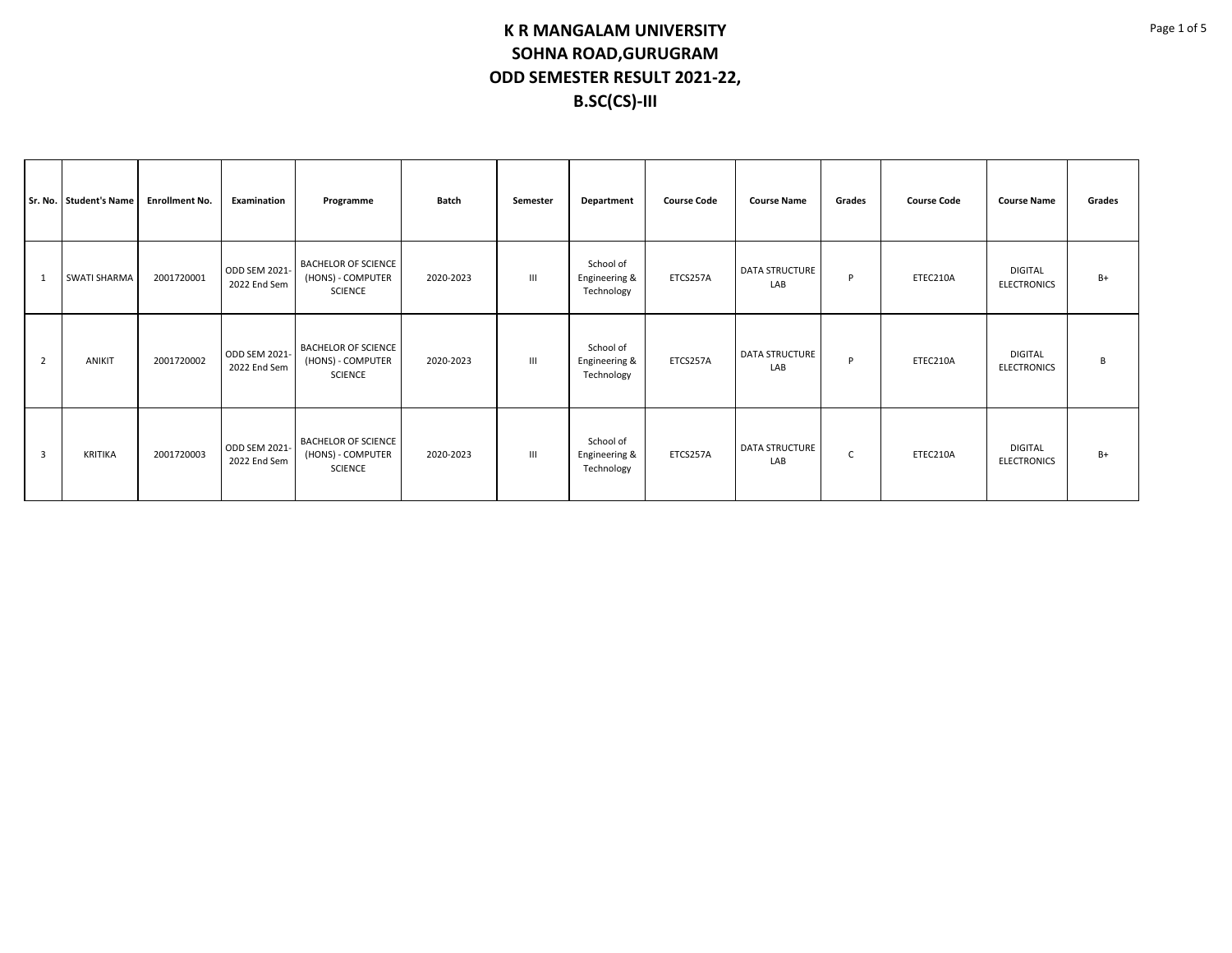|                | Sr. No. Student's Name | <b>Enrollment No.</b> | Examination                   | Programme                                                         | Batch     | Semester       | Department                               | <b>Course Code</b> | <b>Course Name</b>                       | Grades | <b>Course Code</b> | <b>Course Name</b>       | Grades |
|----------------|------------------------|-----------------------|-------------------------------|-------------------------------------------------------------------|-----------|----------------|------------------------------------------|--------------------|------------------------------------------|--------|--------------------|--------------------------|--------|
| $\overline{1}$ | <b>SWATI SHARMA</b>    | 2001720001            | ODD SEM 2021-<br>2022 End Sem | <b>BACHELOR OF SCIENCE</b><br>(HONS) - COMPUTER<br><b>SCIENCE</b> | 2020-2023 | $\mathbf{III}$ | School of<br>Engineering &<br>Technology | ETEC256A           | <b>DIGITAL</b><br><b>ELECTRONICS LAB</b> | A      | ETCS211A           | <b>OPERATING SYSTEMS</b> | Α      |
| $\overline{2}$ | ANIKIT                 | 2001720002            | ODD SEM 2021-<br>2022 End Sem | <b>BACHELOR OF SCIENCE</b><br>(HONS) - COMPUTER<br><b>SCIENCE</b> | 2020-2023 | Ш              | School of<br>Engineering &<br>Technology | ETEC256A           | <b>DIGITAL</b><br><b>ELECTRONICS LAB</b> | A      | ETCS211A           | <b>OPERATING SYSTEMS</b> | Α      |
| $\overline{3}$ | KRITIKA                | 2001720003            | ODD SEM 2021-<br>2022 End Sem | <b>BACHELOR OF SCIENCE</b><br>(HONS) - COMPUTER<br><b>SCIENCE</b> | 2020-2023 | $\mathbf{III}$ | School of<br>Engineering &<br>Technology | ETEC256A           | <b>DIGITAL</b><br><b>ELECTRONICS LAB</b> | $B+$   | ETCS211A           | <b>OPERATING SYSTEMS</b> | Α      |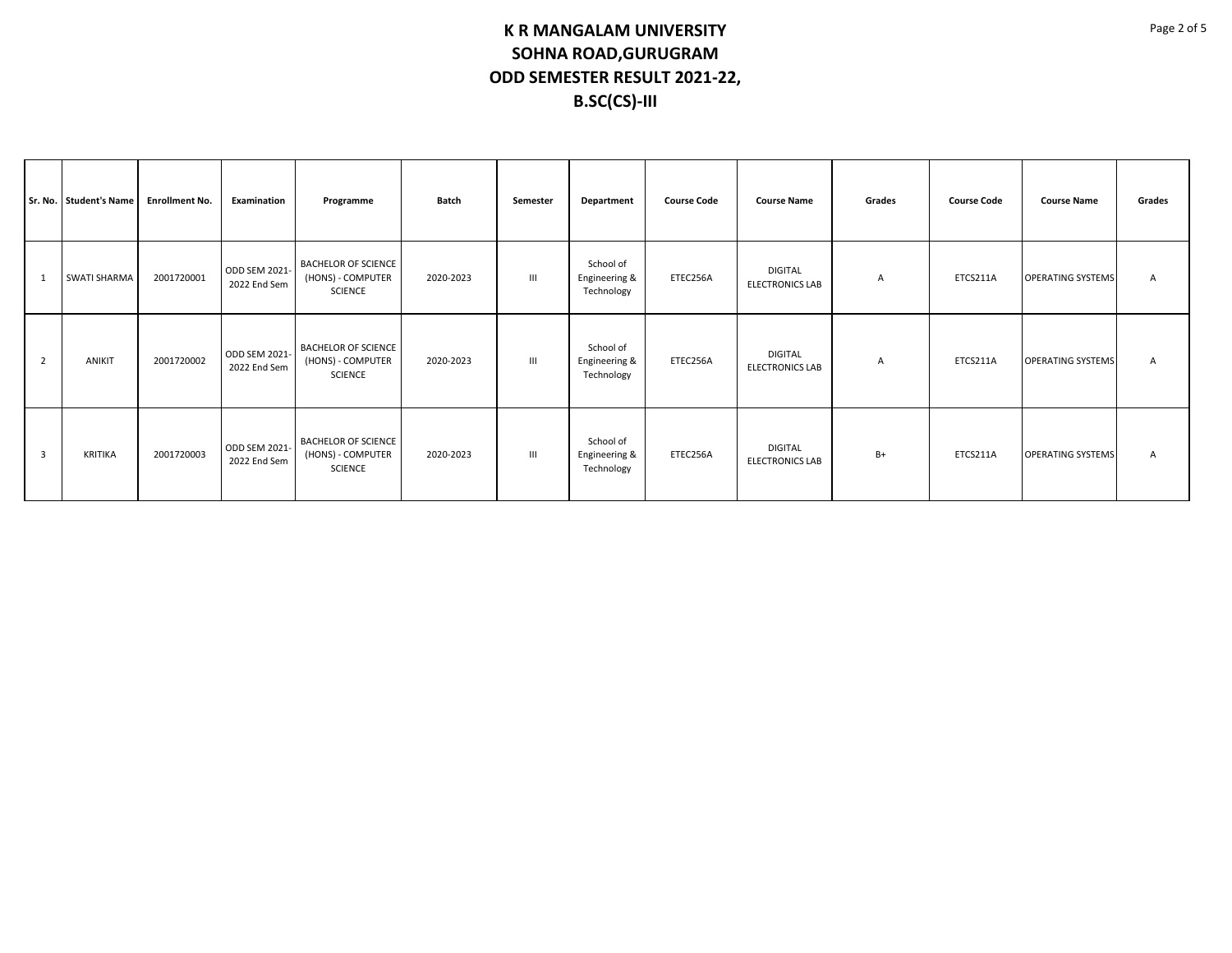|                | Sr. No. Student's Name | <b>Enrollment No.</b> | Examination                   | Programme                                                         | Batch     | Semester | Department                               | <b>Course Code</b> | <b>Course Name</b>    | Grades         | <b>Course Code</b> | <b>Course Name</b>             | Grades |
|----------------|------------------------|-----------------------|-------------------------------|-------------------------------------------------------------------|-----------|----------|------------------------------------------|--------------------|-----------------------|----------------|--------------------|--------------------------------|--------|
| $\mathbf{1}$   | <b>SWATI SHARMA</b>    | 2001720001            | ODD SEM 2021-<br>2022 End Sem | <b>BACHELOR OF SCIENCE</b><br>(HONS) - COMPUTER<br><b>SCIENCE</b> | 2020-2023 | III      | School of<br>Engineering &<br>Technology | ETCS217A           | <b>DATA STRUCTURE</b> | C              | ETCS255A           | <b>OPERATING SYSTEM</b><br>LAB | Α      |
| $\overline{2}$ | ANIKIT                 | 2001720002            | ODD SEM 2021-<br>2022 End Sem | <b>BACHELOR OF SCIENCE</b><br>(HONS) - COMPUTER<br><b>SCIENCE</b> | 2020-2023 | Ш        | School of<br>Engineering &<br>Technology | ETCS217A           | <b>DATA STRUCTURE</b> | C              | ETCS255A           | <b>OPERATING SYSTEM</b><br>LAB | $B+$   |
| $\overline{3}$ | <b>KRITIKA</b>         | 2001720003            | ODD SEM 2021-<br>2022 End Sem | <b>BACHELOR OF SCIENCE</b><br>(HONS) - COMPUTER<br><b>SCIENCE</b> | 2020-2023 | III      | School of<br>Engineering &<br>Technology | ETCS217A           | <b>DATA STRUCTURE</b> | $\overline{A}$ | ETCS255A           | OPERATING SYSTEM<br>LAB        | $B+$   |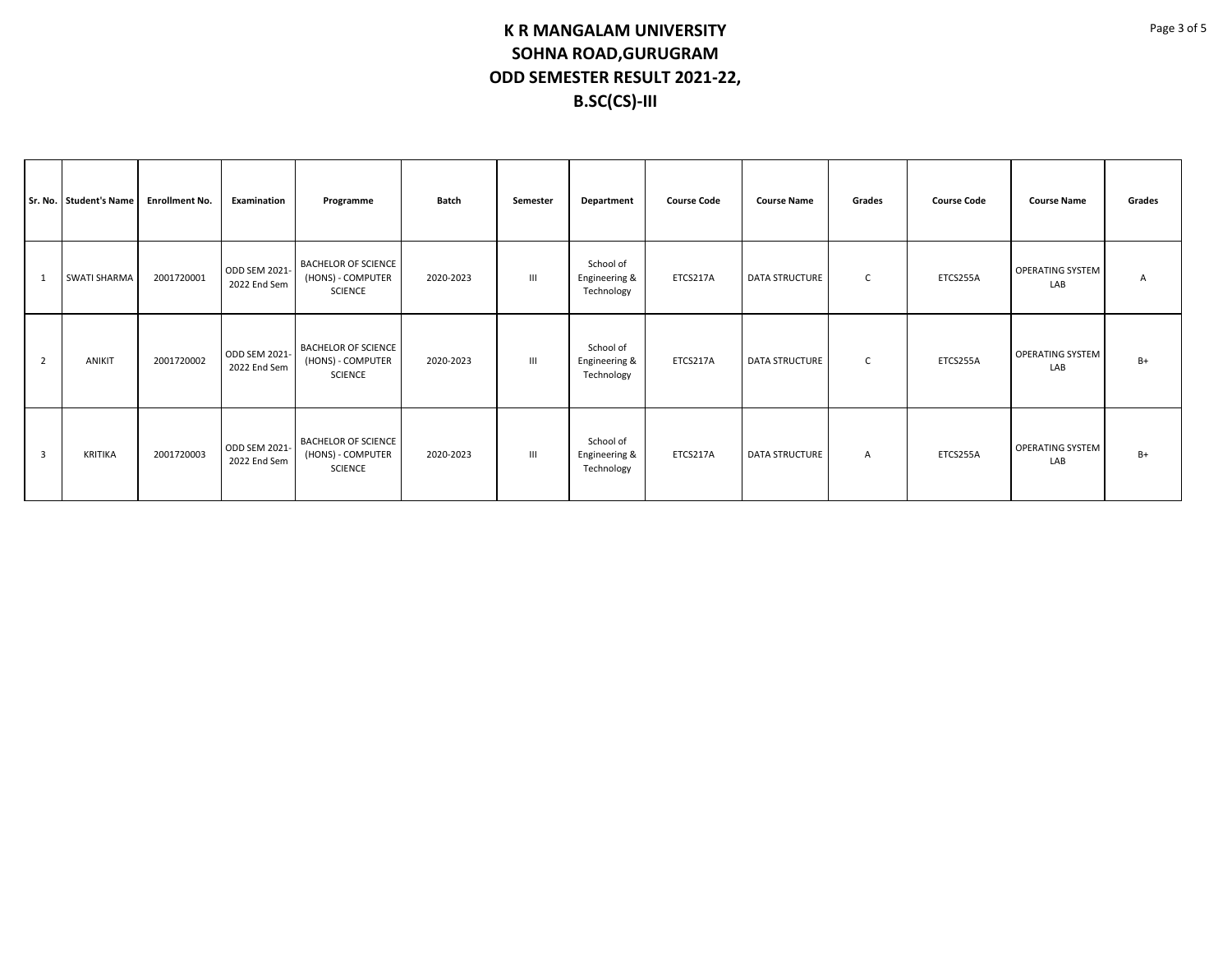|                | Sr. No. Student's Name | <b>Enrollment No.</b> | Examination                   | Programme                                                         | Batch     | Semester       | Department                               | <b>Course Code</b> | <b>Course Name</b>                 | Grades | <b>Course Code</b> | <b>Course Name</b>                                 | Grades |
|----------------|------------------------|-----------------------|-------------------------------|-------------------------------------------------------------------|-----------|----------------|------------------------------------------|--------------------|------------------------------------|--------|--------------------|----------------------------------------------------|--------|
| 1              | SWATI SHARMA           | 2001720001            | ODD SEM 2021-<br>2022 End Sem | <b>BACHELOR OF SCIENCE</b><br>(HONS) - COMPUTER<br><b>SCIENCE</b> | 2020-2023 | $\mathbf{III}$ | School of<br>Engineering &<br>Technology | ETCS304A           | <b>COMPUTER</b><br>NETWORKS        | C      | ETCS219A           | <b>FOUNDATION OF</b><br><b>COMPUTER</b><br>SYSTEMS | A      |
| $\overline{2}$ | ANIKIT                 | 2001720002            | ODD SEM 2021-<br>2022 End Sem | <b>BACHELOR OF SCIENCE</b><br>(HONS) - COMPUTER<br><b>SCIENCE</b> | 2020-2023 | $\mathbf{III}$ | School of<br>Engineering &<br>Technology | ETCS304A           | <b>COMPUTER</b><br><b>NETWORKS</b> | B+     | ETCS219A           | <b>FOUNDATION OF</b><br><b>COMPUTER</b><br>SYSTEMS | $A+$   |
| 3              | <b>KRITIKA</b>         | 2001720003            | ODD SEM 2021-<br>2022 End Sem | <b>BACHELOR OF SCIENCE</b><br>(HONS) - COMPUTER<br><b>SCIENCE</b> | 2020-2023 | $\mathbf{III}$ | School of<br>Engineering &<br>Technology | ETCS304A           | <b>COMPUTER</b><br>NETWORKS        | A      | ETCS219A           | <b>FOUNDATION OF</b><br><b>COMPUTER</b><br>SYSTEMS | A      |